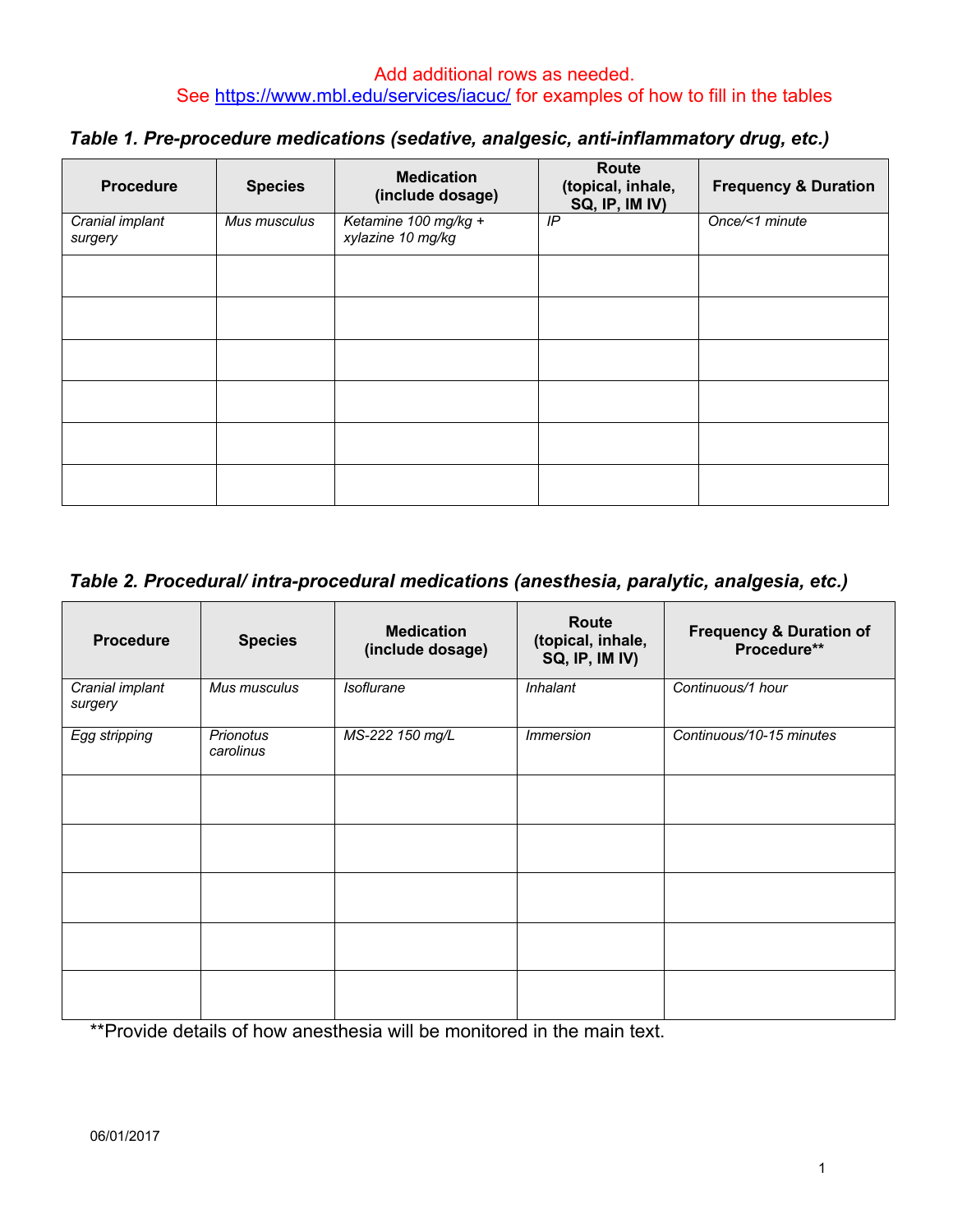*Table 3. Post-procedural medications (sedative, analgesic, anti-inflammatory drug, antibiotics, etc.)*

| <b>Procedure</b>                              | <b>Species</b> | <b>Medication</b><br>(include dosage)        | Route<br>(topical, inhale,<br>SQ, IP, IM IV) | <b>Frequency</b>                                             |
|-----------------------------------------------|----------------|----------------------------------------------|----------------------------------------------|--------------------------------------------------------------|
| Cranial implant<br>surgery                    | Mus musculus   | Carprofen 5 mg/kg<br>Buprenorphine 0.1 mg/kg | SQ<br>SQ                                     | Every 24 hrs for up to 3<br>days<br>Every 8-12 hrs as needed |
| Abdominal electrode<br><i>implant surgery</i> | Opsanus tau    | Carprofen 5 mg/kg                            | IM dorsal muscle                             | Every 24 hrs for up to 3<br>days                             |
|                                               |                |                                              |                                              |                                                              |
|                                               |                |                                              |                                              |                                                              |
|                                               |                |                                              |                                              |                                                              |
|                                               |                |                                              |                                              |                                                              |
|                                               |                |                                              |                                              |                                                              |

*Table 4. Non-surgical Procedures (Injections, inoculations, tail biopsies, blood collection, toe/ear clipping, web punches, etc.)*

| <b>Procedure</b>                                    | <b>Species</b>                | <b>Medication</b><br>(include dosage) | <b>Route</b><br>(topical, inhale,<br>SQ, IP, IM IV) | <b>Frequency &amp; Duration</b><br>of Procedure |
|-----------------------------------------------------|-------------------------------|---------------------------------------|-----------------------------------------------------|-------------------------------------------------|
| Inoculation of fungal<br>spores under<br>anesthesia | Mus musculus                  | Fungal spores 30 microliters          | <i><b>Intranasal</b></i>                            | Once/<1 minute                                  |
| Web punch for<br>genotyping                         | Xenopus laevis                | None                                  | N/A                                                 | Once/ 30 seconds                                |
| Hormone priming                                     | <b>Prionotus</b><br>carolinus | LHRH 25 mcg/kg                        | IM dorsal muscle                                    | Once/<1 minute                                  |
|                                                     |                               |                                       |                                                     |                                                 |
|                                                     |                               |                                       |                                                     |                                                 |
|                                                     |                               |                                       |                                                     |                                                 |
|                                                     |                               |                                       |                                                     |                                                 |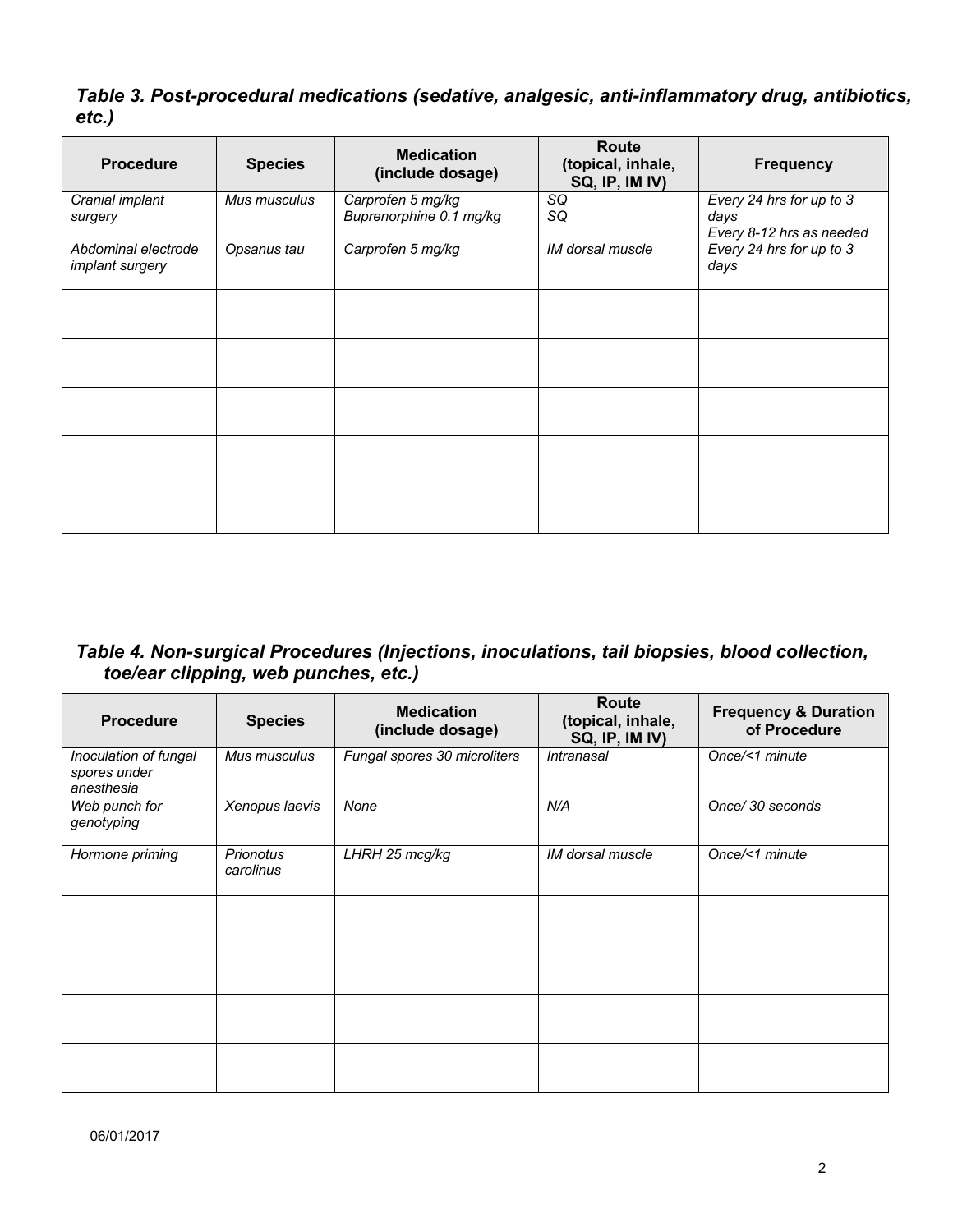## *Table 5. Euthanasia (include description of euthanasia and method of disposal in text)*

| <b>Method</b><br>(e.g. anesthetic<br>overdose,<br>decapitation, etc.) | <b>Species</b>         | <b>Medication</b><br>(include dosage) | <b>Route</b><br>(topical, inhale,<br>SQ, IP, IM IV) | <b>Duration</b>                                                                       | Secondary method,<br><b>Instrument (include</b><br>descriptor) |
|-----------------------------------------------------------------------|------------------------|---------------------------------------|-----------------------------------------------------|---------------------------------------------------------------------------------------|----------------------------------------------------------------|
| Anesthetic overdose                                                   | <b>Mus</b><br>musculus | <b>Isoflurane</b>                     | Inhalant (bell jar)                                 | 1 minutes past<br>cessation of<br>respiration and lack<br>of response to toe<br>pinch | Cervical dislocation                                           |
| Anesthetic overdose                                                   | Danio rerio            | MS-222 (300mg/L)                      | <i>Immersion</i>                                    | 10 minutes past<br>cessation of<br>opercular<br>movement                              | Decapitation with 4in<br>sharp scissors                        |
|                                                                       |                        |                                       |                                                     |                                                                                       |                                                                |
|                                                                       |                        |                                       |                                                     |                                                                                       |                                                                |
|                                                                       |                        |                                       |                                                     |                                                                                       |                                                                |
|                                                                       |                        |                                       |                                                     |                                                                                       |                                                                |
|                                                                       |                        |                                       |                                                     |                                                                                       |                                                                |